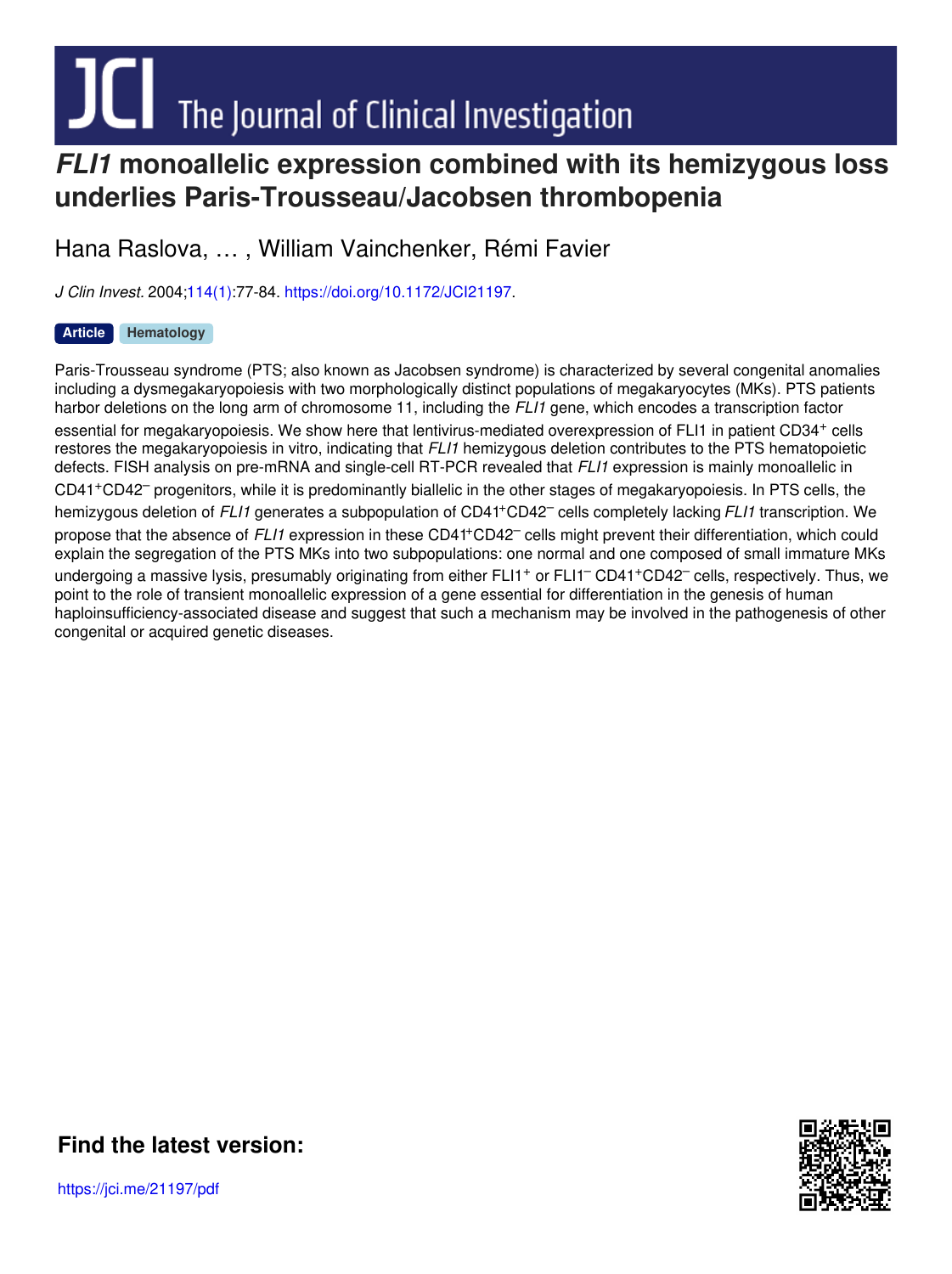

## FLI1 monoallelic expression combined with its hemizygous loss underlies Paris-Trousseau/ Jacobsen thrombopenia

Hana Raslova,<sup>1</sup> Emiko Komura,<sup>1</sup> Jean Pierre Le Couédic,<sup>1</sup> Frederic Larbret,<sup>1</sup> Najet Debili,<sup>1</sup> Jean Feunteun,<sup>2</sup> Olivier Danos,<sup>3</sup> Olivier Albagli,<sup>1</sup> William Vainchenker,<sup>1</sup> and Rémi Favier<sup>1,2,4</sup>

1Institut National de la Santé et de la Recherche Médicale U 362 and 2Centre National de la Recherche Scientifique UMR 8125, Institut Gustave Roussy, Institut Fédératif de Recherche 54, Villejuif, France. <sup>3</sup>Généthon-Centre National de la Recherche Scientifique UMR 8115, Evry, France.<br>4Service d'Hématologie Biologique, Hôpital d'Enfants Armand Trousseau, Assistance Publ

**Paris-Trousseau syndrome (PTS; also known as Jacobsen syndrome) is characterized by several congenital anomalies including a dysmegakaryopoiesis with two morphologically distinct populations of megakaryocytes (MKs). PTS patients harbor deletions on the long arm of chromosome 11, including the** *FLI1* **gene, which encodes a transcription factor essential for megakaryopoiesis. We show here that lentivirus-mediated overexpression of FLI1 in patient CD34+ cells restores the megakaryopoiesis in vitro, indicating that** *FLI1* **hemizygous deletion contributes to the PTS hematopoietic defects. FISH analysis on pre-mRNA and single-cell RT-PCR revealed that** *FLI1* **expression is mainly monoallelic in CD41+CD42– progenitors, while it is predominantly biallelic in the other stages of megakaryopoiesis. In PTS cells, the hemizygous deletion of** *FLI1* **generates a subpopulation of CD41+CD42– cells completely lacking** *FLI1* **transcription. We propose that the absence of** *FLI1* **expression in these CD41+CD42– cells might prevent their differentiation, which could explain the segregation of the PTS MKs into two subpopulations: one normal and one composed of small immature MKs**  undergoing a massive lysis, presumably originating from either FLI1<sup>+</sup> or FLI1<sup>-</sup> CD41<sup>+</sup>CD42<sup>-</sup> cells, respectively. **Thus, we point to the role of transient monoallelic expression of a gene essential for differentiation in the genesis of human haploinsufficiency-associated disease and suggest that such a mechanism may be involved in the pathogenesis of other congenital or acquired genetic diseases.**

#### **Introduction**

doi:10.1172/JCI200421197.

An autosomal dominant inherited thrombocytopenia associated with giant  $\alpha$  granules in a low percentage of platelets and a bone marrow dysmegakaryopoiesis (1, 2) is always present in Paris-Trousseau syndrome (PTS), a variant of Jacobsen syndrome (3). The syndrome is associated with a deletion of 11q23.3-24 region affecting either the paternal or maternal chromosome (4). This deletion includes two ETS (E-twenty-six) transcription factors encoding genes *ETS1* and *FLI1* (5, 6). Both in vitro and in vivo evidence has demonstrated the critical role played by FLI1 in megakaryocyte (MK) differentiation. FLI1 transactivates several MK-specific genes such as *GPIIb* (7), *GPIX* (8), *GPIb*α(9), and *c-mpl* (10), associated with terminal MK differentiation. It stimulates GATA-1/FOG-1–dependent transcription of the α*IIb* gene (11), and its interaction with GATA-1 also mediates synergistic expression of *GPIX* and *GPIb*α (12). Moreover, *Fli1*–/– KO embryos exhibit a dramatic reduction in MK numbers, with the presence of small MKs, similar to those seen in PTS patients (6, 13). *ETS1* also binds to the proximal *Ets*-binding site present in different promoters of MK-specific genes such as those of *GPIIb* (7), *mpl* (10), and *PF4* (14). In contrast to FLI1,

**Conflict of interest:** The authors have declared that no conflict of interest exists. **Citation for this article:** *J. Clin. Invest.* **114**:77–84 (2004).

however, ETS1 is dispensable for megakaryopoiesis in vivo because *Ets-1*–/– mice exhibit normal MK differentiation while displaying other hematopoietic defects (15). Moreover, in vitro overexpression of ETS1 in human pluripotent hematopoietic cell lines favors the development of an erythroid phenotype (16), while that of FLI1 induces MK markers (17). Taken as a whole, these data suggest that *FLI1* hemizygous deletion might be at least partly responsible for the platelet/MK defects observed in PTS patients. Here we provide experimental data that directly corroborate this hypothesis. In addition, we explain how the deletion of one *FLI1* allele could lead to two distinct MK populations in PTS patients, one population composed of normal MKs and the other of small, immature MKs undergoing massive lysis (2).

#### **Results**

*Expression of FLI1 and ETS1 in primary human hematopoietic cells*. *ETS1* and *FLI1*, which encode two related *ETS* transcription factors, are on the deleted 11q23 chromosomal region in PTS patients. We have examined their expression level in different human hematopoietic lineages, NK cells, B and T lymphocytes, and MKs using quantitative RT-PCR. We found that *FLI1* is expressed two to three times more than *ETS1* in NK cells, while the reverse is true in B or T lymphocytes. Importantly, the same study showed that FLI1 mRNA is about 100-fold more abundant than ETS1 mRNA in MKs (Figure 1A):  $6.6 \times 10^5$  copies of FLI1 mRNA and  $5.5 \times 10^3$ copies of ETS1 mRNA were found in 100 ng of total MK RNA (Figure 1B). In agreement with previously reported data (6, 13, 15), our results strengthen the conclusion that *FLI1* plays a much more important role than *ETS1* in megakaryopoiesis. Consequently, we

**Nonstandard abbreviations used:** allophycocyanin (APC); blast cell (BL); enhanced GFP (eGFP); fetal liver tyrosine kinase 3 ligand (FLT3-L); human erythroleukemia cell line (HEL); internal ribosomal entry site (IRES); megakaryocyte (MK); β2-microglobulin (β2-M); Paris-Trousseau syndrome (PTS); phosphoglycerate kinase (PGK); phycoerythrin (PE); stem cell factor (SCF); thrombopoietin (TPO); woodchuck hepatitis virus posttranscriptional regulatory element (WPRE).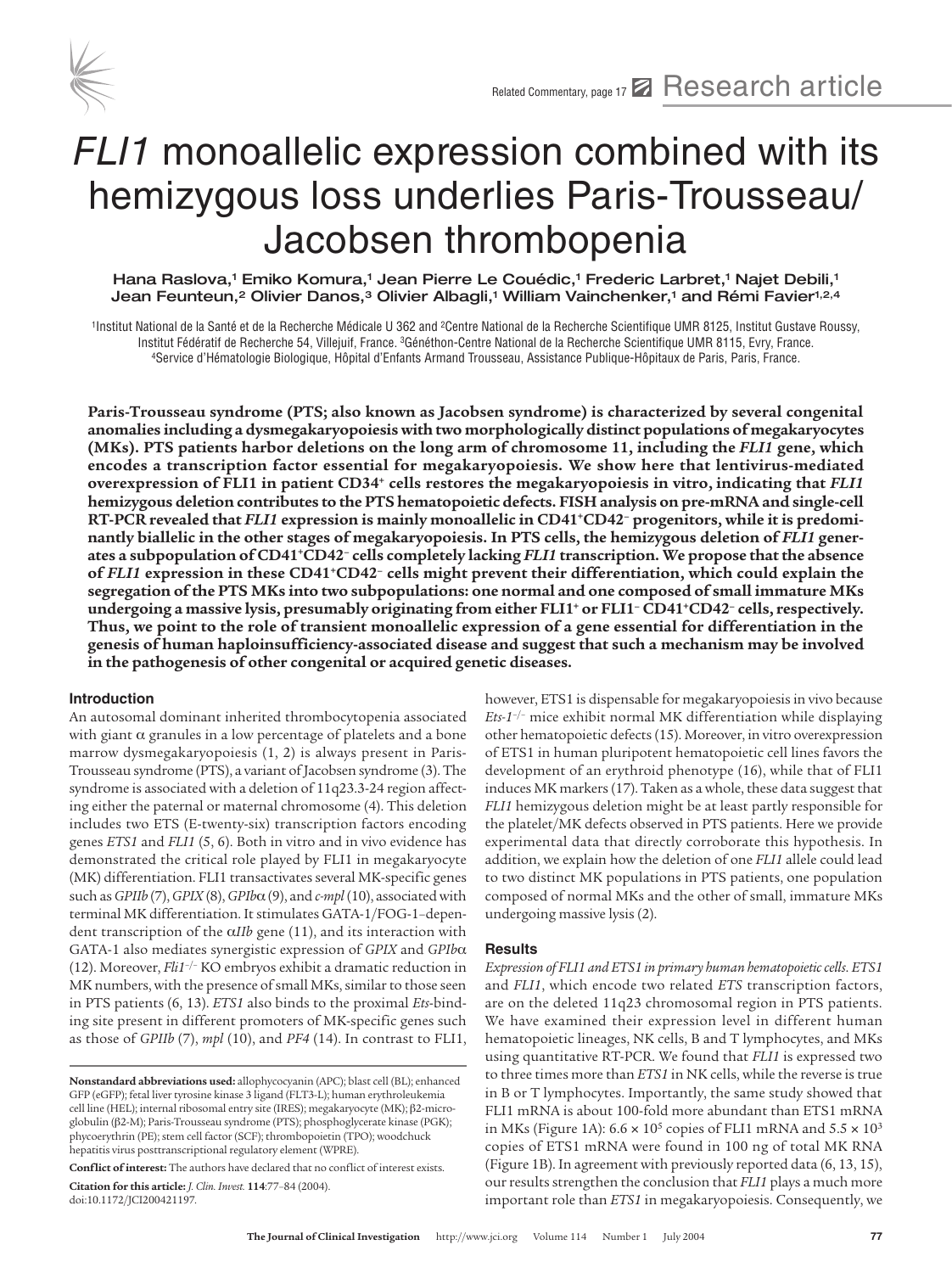

Comparison of FLI1 and ETS1 expression in different human hematopoietic lineages: NK cells, lymphocytes T and B (LyT and LyB), and MKs. The absolute expression level of FLI1 and ETS1 in 100 ng of total cell RNA was measured relative to different dilutions (corresponding to 10<sup>2</sup>–10<sup>6</sup> copies) of plasmids harboring either FLI1 or ETS1 cDNA. (**A**) The graph represents the relative expression between FLI1 and ETS1 in NK (CD56), T (CD3), and B (CD19) cells and in MKs. The value indicated above or under the columns is the ratio between the FLI1 and the ETS1 copy numbers in cDNA prepared from 100 ng of total cell RNA. (**B**) The absolute expression level of FLI1 and ETS1 in MKs measured as the number of mRNA copies per 100 ng of total RNA. The error bars represent the SD of the mean of three experiments, each performed in triplicate wells.

thereafter focused on the possible involvement of *FLI1* hemizygous deletion in the PTS-associated dysmegakaryopoiesis.

*Construction of lentiviral vector encoding FLI1 cDNA*. To directly evaluate the role of FLI1 in the pathogenesis of PTS, we constructed a bicistronic lentiviral vector encoding both FLI1 and enhanced GFP (eGFP) cDNAs (Figure 2A) to transduce peripheral blood CD34+ cells of three PTS patients harboring only one *FLI1* allele, as demonstrated by FISH analysis (data not shown). To test the construct, 293T cells were transiently transfected with either the empty lentiviral vector or that containing FLI1 cDNA. The synthesis of two forms of FLI1 protein (49 and 51 kDa) was detected

(Figure 2B) only in the latter cells, demonstrating that the constructed vector was functional. After transduction of CD34+ cells using this vector, we obtained a low proportion of eGFP-positive cells (10% as measured by flow cytometry), whereas 90% of the cells expressed the bicistronic transcript (as detected by single-cell RT-PCR; Figure 2C). This could be explained by the greater sensitivity of RT-PCR compared with flow cytometry or by the fact that eGFP was poorly translated from the internal ribosome entry site. The same inconsistent internal ribosomal entry site–dependent (IRES-dependent) GFP expression was also observed by others (18). Thus, in following experiments we did not use the eGFP as a reporter for the lentiviral transduction. Importantly, gene transfer resulted in the increased expression of *GpIb*α (CD42b), a known target gene of FLI1 in MK CD41<sup>+</sup> cells (Figure 2D).

*Lentivirus-mediated FLI1 overexpression improves PTS patient megakaryopoieisis in vitro*. Peripheral blood CD34+ cells from three PTS patients were transduced with the lentiviral vector encoding *FLI1* cDNA, and the presence of MKs expressing high levels of CD41 (α2b/β3 integrin) and CD42a (GpIX) was analyzed 9 days later. In patients 1 and 2, the transfer of FLI1 cDNA resulted in a marked increase in the total number of cells obtained in culture, as well as in the percentage of MKs (from 0.07% to 0.67% and from 0.74% to 2.98%, respectively) (Figure 3A). These results were reproduced in another experiment in which the percentage of mature MKs increased from 0.24% to 1.52% in patient 1 and from 0.85% to 3.64% in patient 2 (data not shown). In patient 3, FLI1 overexpression did not increase the percentage of MKs (11% and 12.2% after transduction with control and FLI1 encoding lentivirus, respectively; data not shown). FLI1 overexpression in this patient had three prominent effects, however: (a) it decreased the initial cell death observed with the control vector or in the absence of gene transfer (30% mortality versus 70%) as observed by FACS analysis (data not shown) and thus increased the total (absolute) MK number obtained in culture; (b) it improved MK maturation as demonstrated by the elevation in the number of vWF-expressing cells (this was also observed in patient 1) and restoration of large



#### **Figure 2**

Construction and validation of a lentiviral vector encoding FLI1 cDNA. (**A**) Construction of a lentiviral expression vector coding for FLI1. FLI1 expression was driven by the PGK promoter. (**B**) Immunoblot analysis of FLI1 protein in HEL cells expressing endogenous Fli1 (lane 1), in 293T cell line transiently transfected with either the control lentiviral vector (lane 2) or with the lentiviral vector encoding FLI1 cDNA (lane 3). Five hundred  $\times$  103 cells were loaded in lane 1 and 50 × 103 in lanes 2 and 3. (**C**) Single-cell RT-PCR detection of eGFP in transduced CD34+ cells. Peripheral blood CD34+ cells obtained from healthy individuals were investigated for the presence of eGFP 6 days after infection with PGK-Fli1-IRES-eGFP virus. β2-M was used as an internal control of mRNA integrity and cell sorting. Safety control for the experiment was performed in the absence of sorted cells (lane 2: Control). (**D**) Immunolabeling and flow-cytometry analysis of CD34+ cells transduced with the lentiviral vector. CD34+ cells were stained with anti–CD42-PE and anti–CD41-APC Ab's 9 days after transduction with the control lentivirus vector (dotted line) or with the FLI1 encoding lentivirus vector (thin line). Analysis of CD42 expression was performed in the cell population expressing high level of CD41 (MKs).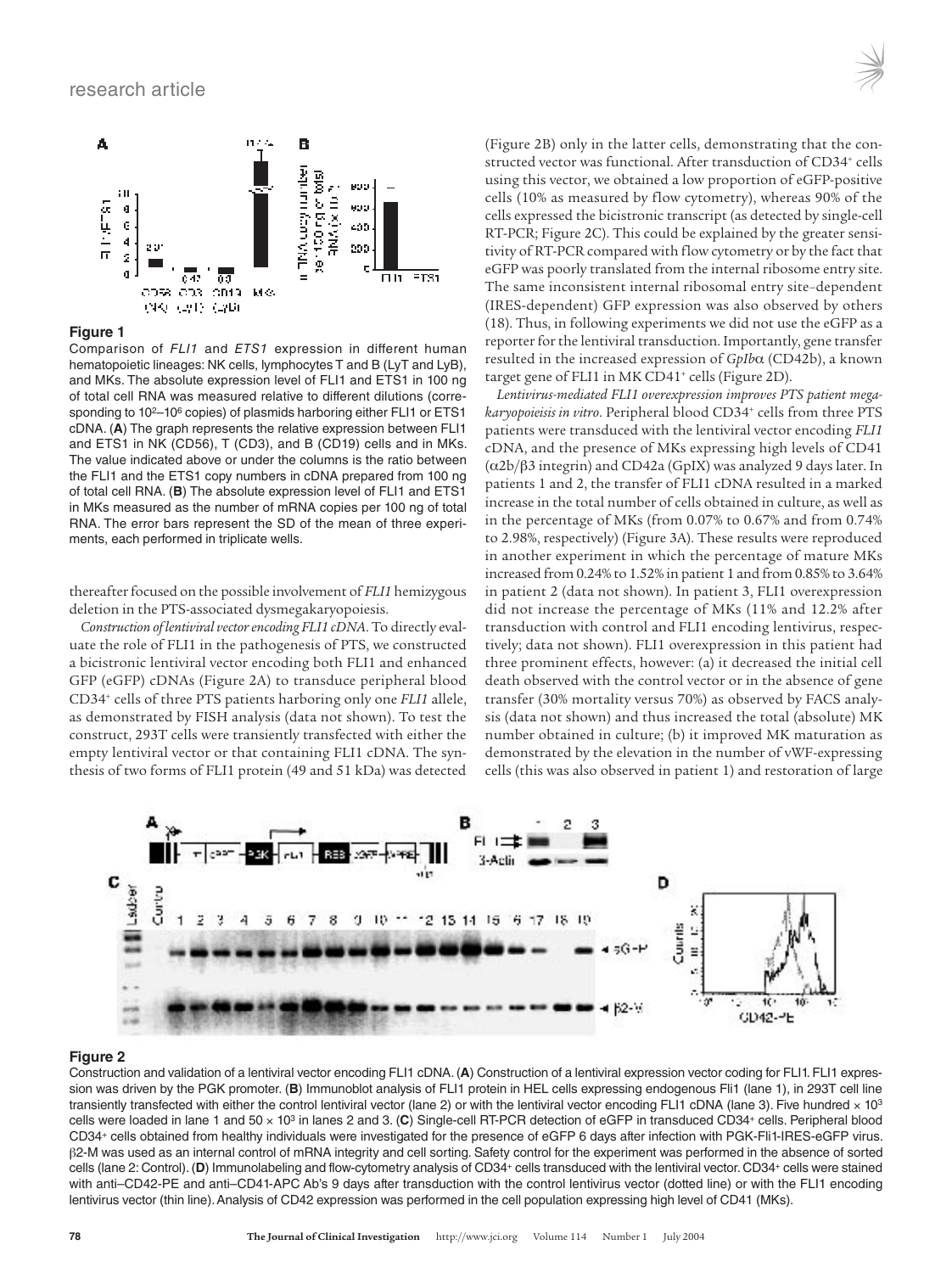

Restoration of megakaryocytic phenotype in two PTS patients after FLI1 cDNA transfer in vitro. (**A**) Flow-cytometry analysis of CD41 and CD42 expression in MKs from a control and two patients (P1 and P2) 11 days after transduction of their peripheral blood CD34+ cells with PGK-IRESeGFP or with PGK-Fli1-IRES-eGFP. Gate R3 and numbers indicated below the gates represent the percentage of mature MKs with high levels of CD41 and CD42 expression. (**B**) Immunolabeling of FLI1 (red staining) and vWF (green staining) in patient 1 and 3 (P1 and P3) MKs grown from CD34+ cells transduced (T), or not (NT), with PGK-Fli1-IRES-eGFP. Images were captured using epifluorescence microscope (Nikon Eclipse 600) with a ×40 objective. Large, presumably polyploid MKs characterized by a typical polylobulated nucleus (DAPI staining) and by a unique, continuous cytoplasmic membrane (vWF staining) in patient 1 and 3 after FLI1 transduction are indicated by a white arrowhead.

MKs with a polylobulated nucleus (thus presumably polyploidy) (Figure 3B; Table 1); (c) it enhanced the number of proplateletforming MKs (Table 1). Thus, FLI1 overexpression increases MK cell survival, as it does in other cell types, and enhances the MK differentiation of PTS patient cells.

*FLI1 expression is transiently monoallelic during normal megakaryopoiesis*. To understand how the loss of one copy of *FLI1* could result in the MK defects observed in PTS patients, we first examined the *FLI1* expression levels throughout normal MK differentiation in vitro using quantitative RT-PCR. We demonstrated that *FLI1* expression continuously increased with the progression of MK differentiation, that is, from CD34+CD41–CD42– to CD34– CD41+CD42+ cell populations (Figure 4A). Because the remaining *FLI1* allele in PTS patients encodes a WT protein (data not shown), the hematopoietic defects linked to the *FLI1* hemizygous loss could result from a twofold reduction in its expression level in all PTS MKs. Alternatively, as demonstrated for some other genes (19–24), *FLI1* could be (at least transiently) monoallelically expressed, leading to a fraction of FLI1–null cells in PTS patients. The latter hypothesis would be in agreement with the generation of the two distinct MK populations in PTS patients. To investigate *FLI1* allelic expression throughout normal MK differentiation, we performed the pre–mRNA-FISH analysis on different populations described above (from CD34+CD41–CD42– to CD34–CD41+CD42+). We studied the allelic expression of *FLI1* at a given time in cytapheresis samples from three healthy individuals (harboring two *FLI1* alleles), and we counted the number of spots representing the FLI1 pre-mRNA (Figure 4B) in 100 nuclei of each cell fraction (Figure 4C). In the most immature cell frac-

tion (CD34+CD41–CD42–), the amount of FLI1 pre-mRNA was at the detection threshold of the technique. In contrast, FLI1 pre-mRNA spots were readily detected in the nucleus of all MKs from the more mature fractions. Importantly, *FLI1* expression is monoallelic in the majority (65%) of the intermediately mature CD34+CD41+CD42– cells, but is preferentially biallelic in the more mature CD34+CD41+CD42+ fraction (Figure 4C).

*Monoallelic expression of FLI1 generates a fraction of FLI1–null cells in PTS patients*. We next investigated whether the existence of such a transient monoallelic stage of *FLI1* expression impinges on the MK differentiation in PTS patients who harbor only one *FLI1* allele. In PTS cells, the in situ visualization of *FLI1* transcription

#### **Table 1**

Restoration of MK phenotype in two PTS patients after FLI1 cDNA transfer in vitro

| <b>Proplatelet</b><br><b>MKs</b> |
|----------------------------------|
|                                  |
|                                  |
|                                  |
| 1.85%                            |
| 8.8%                             |
|                                  |

Number (in percentage) of cells expressing FLI1 alone or FLI1 simultaneously with vWF in either 500 control or patient cells transduced (T) or not (NT) with PGK-Fli1-IRES-eGFP. The number of MKs with a polylobulated nucleus was counted for patients 1 and 3, and the number of proplatelet MKs was counted for patient 3 only.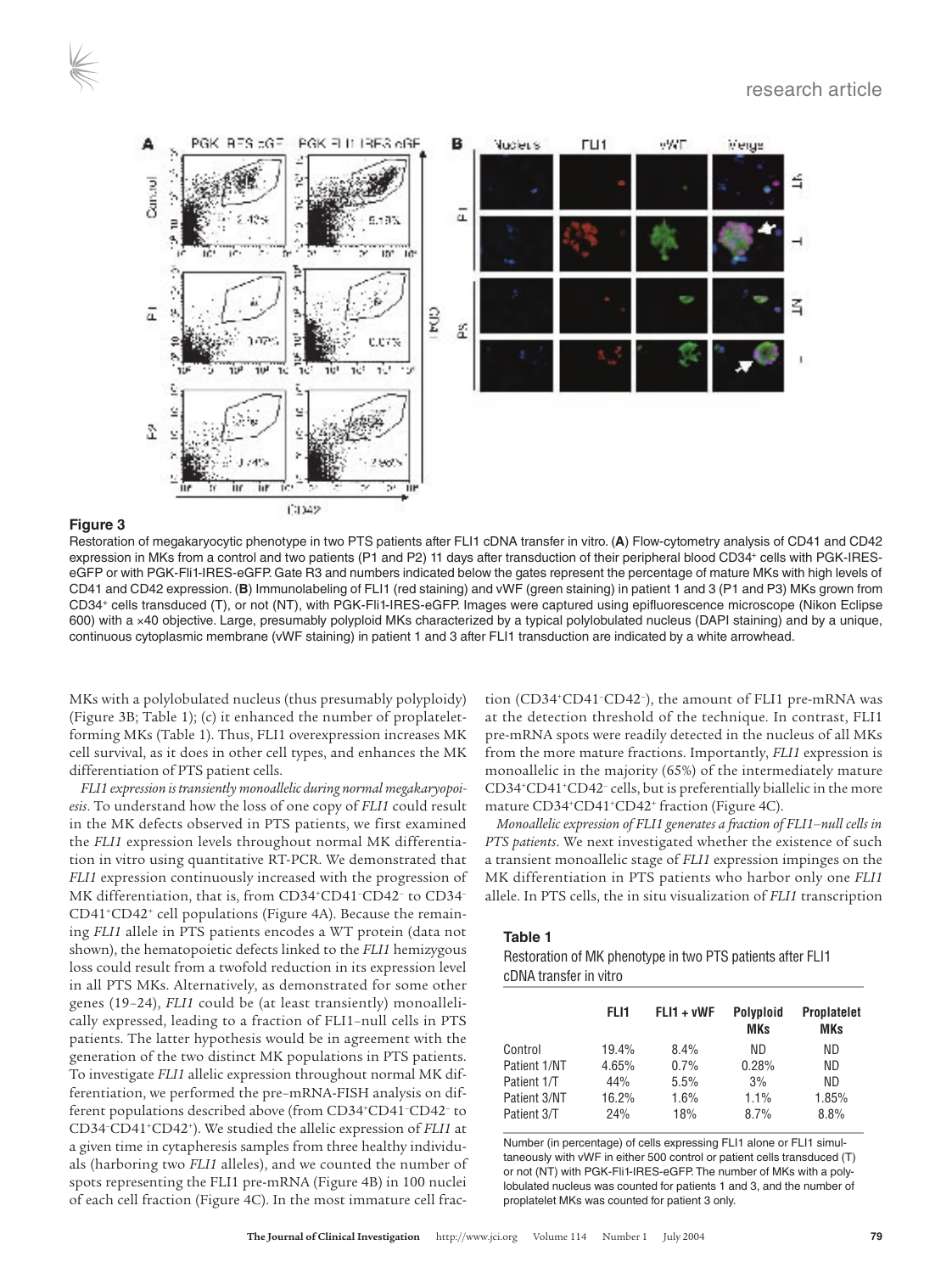

Fli1 expression throughout normal MK differentiation. CD34+ cells were cultured in the presence of TPO and analyzed at day 6. (**A**) Fli1 expression level determined by real-time RT-PCR. Diploid MKs were sorted according to their differentiation stages. Fli1 and two housekeeping β2-M and β5-tubulin (β5-T) genes (constant throughout MK differentiation; our unpublished data) were amplified in separate wells in five independent experiments (four using β2-M and one using β5-T). The relative expression level of Fli1 in each fraction was normalized to the corresponding values for β2-M or β5-T. A representative experiment is shown with error bars representing the SD of the mean of triplicate wells. (**B**) Representative picture of TPO-cultured cells showing the distribution of Fli1 nuclear RNA (green) and chromosome 12 (red) visualized by FISH. Cell with a monoallelic expression of Fli1 is on the left, and cell with its biallelic expression is on the right.The number of green spots indicates the number of transcribed Fli1 alleles. The number of Fli1 alleles in the same MK is determined by the number of red spots. Chromatin is counterstained with DAPI (blue). (**C**) Statistical analysis of monoallelic/biallelic expression of Fli1 in diploid MKs during their differentiation. Cells were sorted as described in **A**, and RNA-FISH was performed as described in **B**. One hundred cells of each population were analyzed on an epifluorescence microscope (Nikon Eclipse 600) using a ×60 objective for the presence of Fli1 pre-mRNA. The error bars represent the SD of the mean of three independent experiments.

through RNA-FISH is not required since any FLI1 transcript necessarily arises from the remaining allele. Thus, we used the more sensitive single-cell RT-PCR method (25) on sorted cells from different populations as above. The above RNA-FISH analysis on normal individual cells showed that at least one *FLI1* allele is always expressed throughout MK differentiation. Accordingly, *FLI1* transcription was detected by single cell RT-PCR in nearly all MKs (95%) from the two more mature cell fractions (CD41+CD42– and CD41+CD42+) of the three control individuals (Figure 5A). Importantly, at the stage at which FISH data indicate that only one *FLI1* allele is expressed (CD34+CD41+CD42-), single cell RT-PCR show that only 48 from 100 (in patient 1) and 74 from 100 (in patient 3) of the CD34+CD41+CD42- MKs were positive for FLI1 transcripts (Figure 5, A and B) (RT-PCR has not been performed in patient 2 because of an insufficient number of CD34+ cells obtained from peripheral blood). Nearly all patient CD34+CD41+CD42+ cells corresponding to the following stage of MK differentiation expressed *FLI1* (Figure 5, A and B), however. In addition, in the more primitive cell fraction (CD34+CD41–CD42–) no difference was noted between patient and control cells, with 75% of the cells

expressing *FLI1* in both cases (Figure 5A). This suggests that in the most immature MK progenitors *FLI1* expression is predominantly biallelic, although weak as indicated by quantitative RT-PCR (Figure 4A). Overall, these data indicate that the transient monoallelic *FLI1* transcription, combined with its hemizygous deletion, completely eliminates its expression in a fraction of PTS patient CD34+CD41+C42– cells.

#### **Discussion**

PTS is a rare disease; until now, only ten cases have been detected in children (26). PTS patients show a deletion on the long arm of chromosome 11 at 11q23.3, which varies in length and generally includes the *FLI1* gene. The possible involvement of the hemizygous loss of the *FLI1* gene in the dysmegakaryopoiesis linked to this syndrome was previously proposed (6), but never demonstrated. Here, we investigated (a) whether FLI1 cDNA transfer in PTS CD34+ could rescue the MK differentiation, and (b) how a half reduction in *FLI1* gene dosage could lead to haploinsufficiency and MK defects. Transfer of FLI1 cDNA into the progenitor hematopoietic CD34+ cells of three patients via a lentiviral vector restored a normal megakaryocytic phenotype in vitro as demonstrated by the correction of CD41, CD42, and vWF expression, a higher number of mature, proplatelet MKs, and increased ploidization. We cannot completely rule out, however, that the lentivirus-mediated FLI1 overexpression in PTS CD34<sup>+</sup> cells bypasses the requirement for other genes localized in the deleted region. Among them, the *FLI1* relative *ETS1* could be viewed as another possible candidate. Quantitative RT-PCR indicated, however, that *FLI1* is expressed about 100-fold more in MKs than is *ETS1*. Moreover, to date no clear evidence supports a role of *ETS1* in megakaryopoiesis, while *FLI1* has been shown to be an essential player based on both in vitro and in vivo experiments (6, 11–13). Taken together, these data strongly support the conclusion that *FLI1*, but not *ETS1*, hemizygous deletion is involved in the MK defects observed in PTS patients.

Several results obtained in mouse models confirm that MK differentiation is sensitive to a reduction of the *Fli1* copy number by half. Kawada et al. showed a reduction in the MK number derived from cultured *Fli1+/–* aorta-gonad-mesonephros embryonic cells compared with their WT counterparts (27). Moreover, our preliminary data performed on blast cell (BL) colonies derived from ES *Fli1+/–* cells showed a 57% decrease (compared with WT cells) in CD41+CD42+ cells at day 3 (O. Feraud, personal communication). It should be noted that we have recently reported one PTS patient (out of ten) harboring two *FLI1* alleles (26), although whether both of them encode a functional protein is not known.

One feature of the MK defects in PTS is the generation of two distinct populations of MKs, one composed of normal MKs and one of small, immature MKs. To explain how the hemizygous loss of the *FLI1* gene could lead to such a heterogeneous haploinsufficiency, we investigated the allelic expression of *FLI1* during megakaryopoiesis. RNA-FISH analysis showed that at a given time *FLI1* is either transcribed from one or from two alleles, according to the stage of MK differentiation. Indeed, *FLI1* expression is biallelic in the majority of CD41+CD42+ MKs, while it appears monoallelic in their CD41+CD42– immediate progenitors. The RNA-FISH method is limited by its relatively weak sensitivity, however. For example, according to RNA-FISH analysis, it has been reported that *Pax 5* gene expression switched from a monoallelic to biallelic and again to monoallelic expression during B cell differentiation (28), but this regulation was not confirmed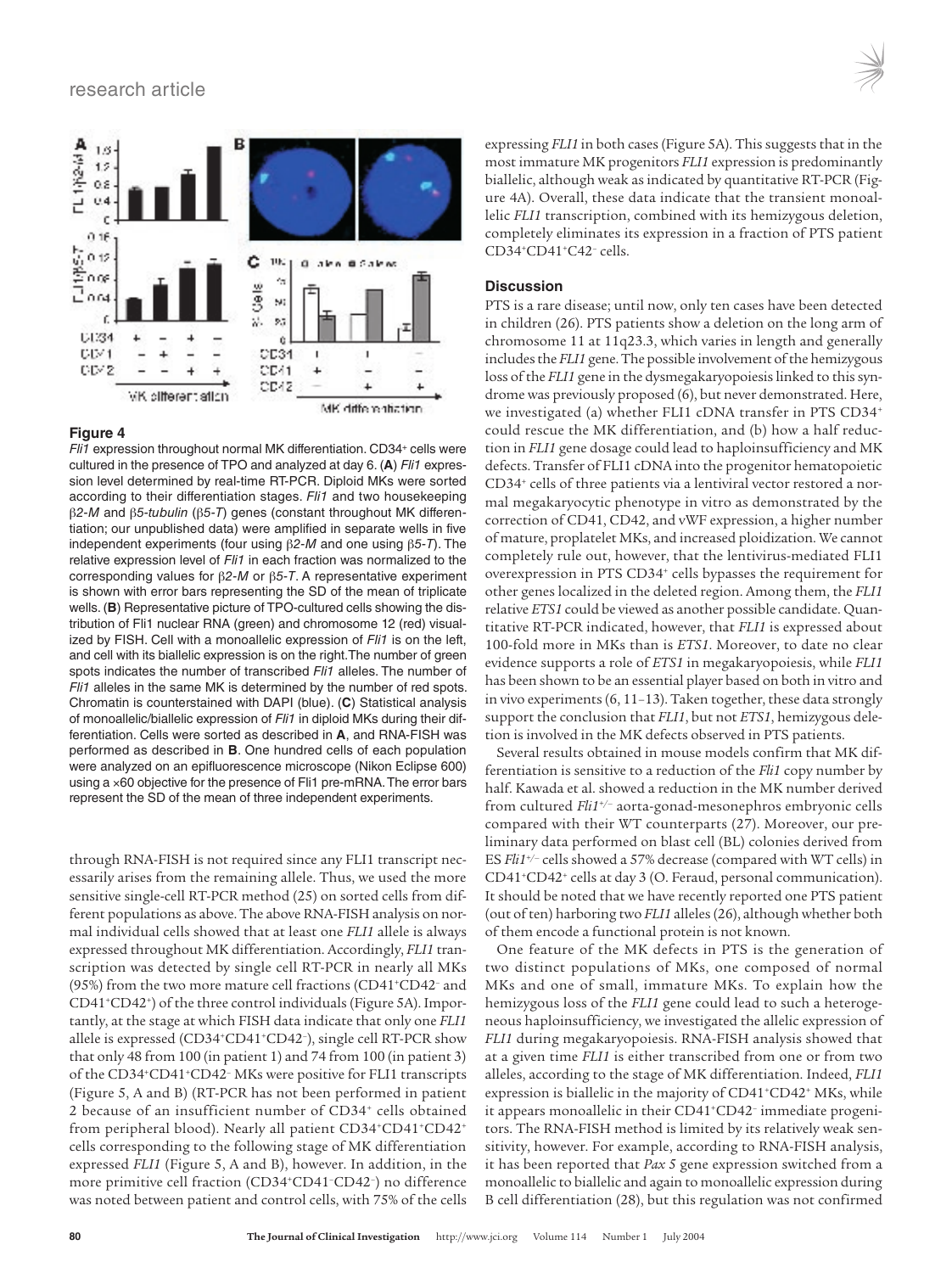

Single-cell RT-PCR analysis of FLI1 expression in peripheral blood CD34+ cells from three controls and two patients, cultured in presence of TPO, IL-3, IL-6, SCF, and FLT3-L. On day 4, the CD34+CD41–CD42–, CD34+CD41+CD42–, and CD34+CD41+CD42+ populations were sorted after immunolabeling at one cell per well in a 96-well plate. Single-cell RT-PCR was performed on 100 individual cells in each population. β2-M was used as an internal control of mRNA integrity, and only cells positive for β2-M were analyzed. (**A**) The graphs represent the number of FLI1–expressing cells out of 100 analyzed cells from different populations of three healthy individuals (Control) (the error bars represent the SD of the mean of three independent experiments) and of two Paris-Trousseau patients. (**B**) RT-PCR analysis in a representative 18 (of 100) CD34+CD41+CD42– cells from one healthy individual and two patients. Safety control of experiment was performed in absence of sorted cell (lane 20: Control).

by single cell RT-PCR analysis (25). Single cell RT-PCR analysis was thus also performed on sorted MKs at various stages of differentiation from either three normal individuals (harboring two *FLI1* alleles) or two PTS patients (harboring only one *FLI1* allele). These experiments showed that FLI1 mRNA is not detected in a significant fraction of CD41<sup>+</sup>CD42<sup>-</sup> cells from the two PTS patients, while nearly all the corresponding cells from normal individuals expressed FLI1 mRNA. Consequently, our results suggest that *FLI1* haploinsufficiency in PTS is not due to a simple, homogeneous, twofold reduction of *FLI1* expression levels in all MKs, but rather arises as a result of the complete lack of *FLI1* expression in a fraction of PTS MK progenitors.

How can we explain the monoallelic expression of *FLI1* in CD41+42– MK progenitors and its complete absence in a subset of these cells from PTS patients?

An important mechanism accounting for some monoallelic expression is the genomic imprinting, which consists of a differential regulation of the two alleles of a gene according to their parental origin. Some haploinsufficiencies involve a genomic imprinting, such as Prader-Willi syndrome (29), Angelman syndrome (29), and progressive osseous heteroplasia (30). In these patients, the disrupted allele is always of the same parental origin (for a given syndrome), while the other allele is silenced through genomic imprinting. In contrast, in PTS patients, the deletion is of either paternal (in eight patients) or maternal (in six patients) origin (4). Moreover, the concomitance of a deletion of one allele and a shutoff through genomic imprinting on the other should lead to the absence of gene expression in all the cells. Instead, in PTS patients we observed a heterogeneous CD41+42<sup>-</sup> MK population composed of both FLI1–positive and –negative cells. Thus, the monoallelic expression of *FLI1* and its haploinsufficiency in PTS do not rely on a genomic imprinting.

Two other models remain. The first one postulates that, at a single cell level, the same *FLI1* allele is transcribed throughout the monoallelic differentiation stage, in a way resembling the allelic exclusion observed in other systems (19, 21, 23–25). Accordingly, *FLI1* would be subjected to a random and stage-specific allelic exclusion, leading the CD41+CD42– cells to segregate into two MK subpopulations according to the "choice" of the *FLI1* allele. In normal CD41+CD42– cells, FLI1 mRNA (and protein) are produced whatever choice the cells have made between the two *FLI1* alleles. In PTS patients, however, the hemizygous *FLI1* deletion make these two alternative choices nonequivalent, which could generate two distinct populations of MK progenitors: one FLI1+ (presumably corresponding to normal MKs expressing the remaining *FLI1* allele) and one FLI1– (presumably corresponding to small, immature, dying MKs not expressing the remaining *FLI1* allele).

Alternatively, it should be recalled that FISH analysis allowed us to visualize the ongoing transcription only at a given time. Thus, it remains possible that the monoallelic expression of *FLI1* in CD41+CD42– cells might not be caused by an allelic exclusion but rather reflect an inefficient, intermittent expression of both alleles at this stage, leading a high proportion of these cells to express only one allele at a given time. Indeed, transcription appears often as a "pulsatile," discontinuous process at a single allele level (31, 32). Thus, the loss of one copy of *FLI1* might lead to a stochastic, complete interruption of *FLI1* expression in PTS MK progenitors, transiently mimicking a homozygous deletion. This would render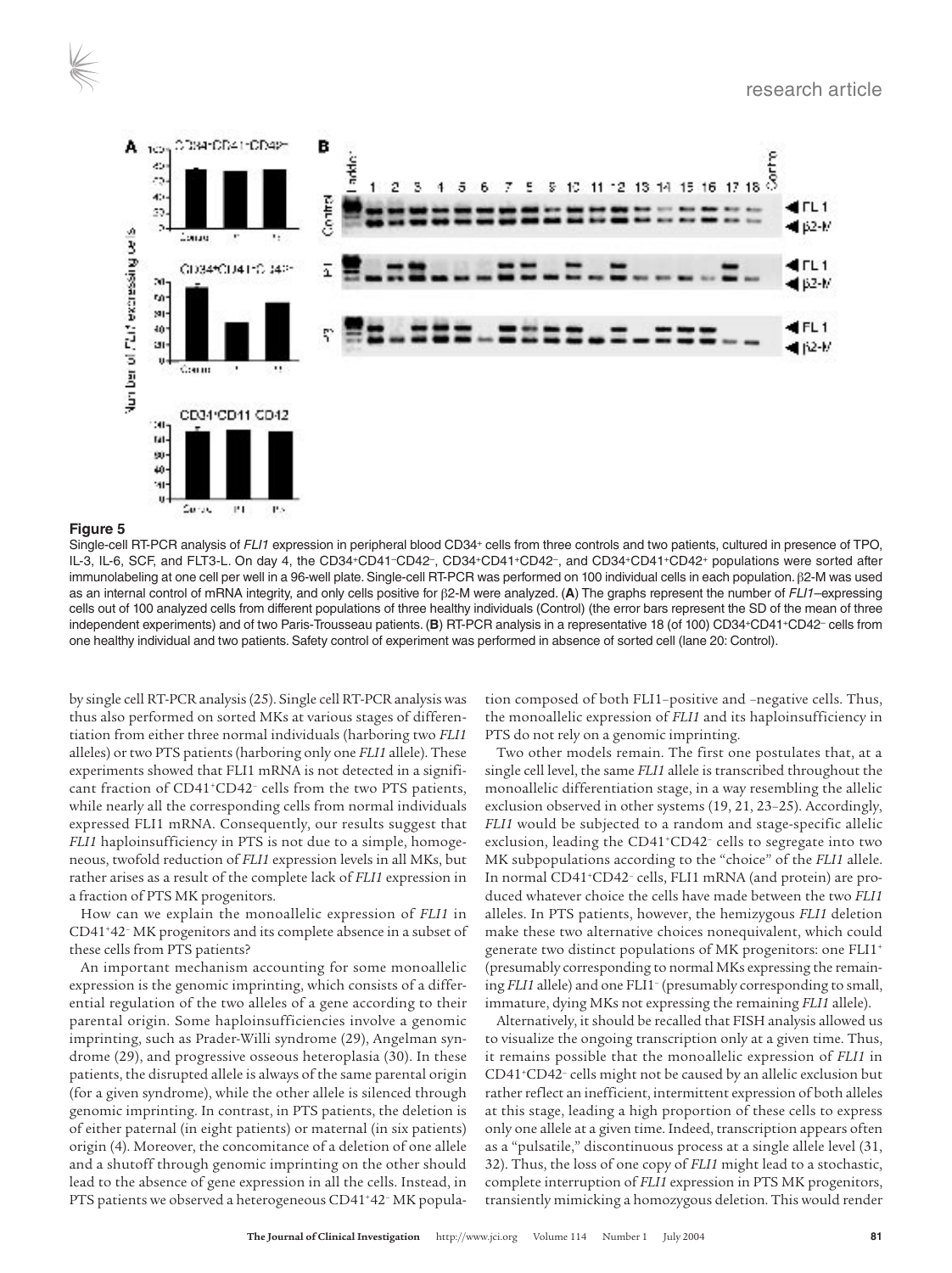#### research article

the differentiation program more prone to undergo irreversible alterations (33, 34) and hence to generate again an abnormal MK subpopulation, ultimately dying.

Whatever the mechanisms underlying the monoallelic expression of *FLI1*, this regulation renders the progress of the MK differentiation program from CD42– to CD42+ stages especially sensitive to a reduction in *FLI1* gene dosage, in keeping with an essential role of its product in CD42 transactivation (8). Interestingly, while we observed in vitro a reduction in CD42+ cells derived from *Fli+/–* ES cells (compared with WT cells), their CD42– immediate progenitors occurred at a comparable level in the two populations. A possible explanation is therefore that *Fli1* is also mainly monoallelically expressed in mouse CD42– cells, with the subsequent reduction in CD42+ *Fli+/–* cells corresponding to Fli1–null CD42– cells (i.e., expressing the disrupted *Fli1* allele) unable to further differentiate.

In conclusion, our findings agree with the hypothesis that a monoallelic expression of an important gene at a critical stage (through either allelic exclusion or intermittent transcription) might be responsible for a human haploinsufficient disease. It is conceivable that such a monoallelic expression combined with hemizygous loss is operating in other, more frequent genetic diseases, especially in oncogenesis, if it affects tumor suppressor genes (34).

#### **Methods**

*Patients*. An informed consent for this study was obtained from only three patients for only a peripheral blood venipuncture. Their clinical and biological features have been previously described (1, 2, 26). In summary, all these patients have mental retardation and a congenital thrombocytopenia with giant  $\alpha$  granules in a fraction of circulating platelets, bone marrow dysmegakaryopoiesis, and a deletion of the distal part of chromosome 11 (11q23). The deletion of one *FLI1* allele in patient samples was confirmed by DNA-FISH (data not shown). The nine exons of the remaining *FLI1* allele were sequenced and shown to be to devoid of any mutation, indicating that it encodes a WT FLI1 protein.

Peripheral blood and cytapheresis samples from healthy individuals were obtained with their informed consent.

*In vitro growth of MKs from CD34+ cells*. To study *FLI1* expression during normal megakaryopoiesis by real-time PCR and RNA-FISH methods, the CD34+ cells were isolated from cytapheresis samples and incubated as previously described by Choi (35) in serum-free medium supplemented with thrombopoietin (TPO) (10 ng/ml).

Patient CD34<sup>+</sup> cells were isolated from 80-100 ml of peripheral blood samples and incubated as above in the serum-free medium supplemented with TPO (10 ng/ml), IL-3 (100 U/ml), IL-6 (10 ng/ml), stem cell factor (SCF) (25 ng/ml), and fetal liver tyrosine kinase 3 ligand (FLT3-L) (10 ng/ml).

*RNA- and DNA-FISH analysis during normal megakaryopoiesis*. At day 6 of culture, cells obtained from cytapheresis of healthy individuals were first directly analyzed by RNA- and DNA-FISH. For a more rigorous analysis, cells were stained at day 6 with phycoerythrinconjugated (PE-conjugated) anti-CD34, allophycocyanin-conjugated (APC-conjugated) anti-CD41a, and FITC-conjugated anti-CD42a Ab's (BD Biosciences, Pont de Claix, France), followed by vital DNA labeling with Hoechst stain (Hoechst 33342; Sigma-Aldrich, Saint Quentin Fallavier, France). Different diploid populations (CD34+CD41–CD42–, CD34+CD41+CD42–, CD34+CD41+CD42+, and CD34–CD41+CD42+) were sorted using a FACSVantage SE cytometer (BD Biosciences), and RNA-FISH analysis was done on these diploid cells.

RNA- and DNA-FISH were performed using two *FLI1* genomic probes for pre-mRNA detection and commercial centromeric probe staining chromosome 12 (Oncor Inc., Gaithersburg, Maryland, USA) for DNA detection as previously described (36).

*Real-time quantitative RT-PCR during normal megakaryopoiesis*. At day 6 of culture, cells obtained from cytapheresis of healthy individuals were stained and sorted as described above. For NK, B, and T cells, RNA was extracted directly after cell isolation using magnetic bead–coupled Ab against CD56, CD19, and CD3, respectively (Miltenyi Biotech, Paris, France). Aliquots (1 μg) of total RNA prepared using the Promega kit (Promega France SARL, Charbonnières, France) were treated with RNase-free DNase (Ambion Inc., Huntingdon, United Kingdom), denatured, and reverse transcribed with 200 U of SuperScipt II RNase H– reverse transcriptase (Invitrogen SARL, Cergy Pontoise Cedex, France). Primers and internal probes for amplification of FLI1, ETS1, and β5-tubulin and β2-microglobulin (β2-M) sequences were designed. PCRs were carried out in the ABI Prism GeneAmp 5700 Sequence Detection System using the TaqMan Universal PCR Master Mix (PE Applied Biosystems, Courtaboeuf, France) containing the specific primers (1.2 μM) and the specific probe (0.2 μM). To study the *FLI1* expression throughout MK differentiation, *FLI1* expression level was measured relative to the expression level of one of the two housekeeping genes. To determine the absolute quantity of FLI1 and ETS1 transcripts in 100 ng of total RNA from different human hematopoietic cell types, their expression level was measured relative to different dilutions of plasmids harboring either FLI1 or ETS1 cDNA, each corresponding to a defined number of plasmid copies (from  $10^2$  to  $10^6$ ).

*Single-cell RT-PCR analysis*. Control and patient CD34+CD41– CD42–, CD34+CD41+CD42–, and CD34+CD41+CD42+ cells, and CD34+ cells transduced with the lentivirus encoding for FLI1, were sorted using a FACSVantage SE cytometer equipped with an automatic cell deposition unit (BD Biosciences). The single-cell RT-PCR assay was performed as previously described (37). FLI1, β2-M, and GFP cDNAs were amplified by nested PCR. The first PCR round consisted of 30 amplification cycles (45 seconds at 94°C, 1 minute at 57°C, 1 minute at 72°C) with 0.2 μM dNTP, 0.06 U/ml Taq polymerase (ATGC Biotechnologie, Croissy Beaubourg, France), and either 0.235 μM of FLI1 and 0.059 μM of β2-M–specific primers or 0.235 μM of GFP and 0.059 μM of β2-M–specific primers in a volume of 85 μl. Each gene was then amplified separately by a nested PCR for 35 cycles (45 seconds at 94°C, 1 minute at 57°C, 1 minute at 72°C) in a volume of 50 μl containing 0.25 μM dNTP, 0.05 U/μl Taq polymerase (ATGC Biotechnologie), and 0.2 μM specific primers. The 5ʹ primers for the first PCR were FLI1*,* 5ʹ-ATCAGCCAGTGAGGGTCAAC-3ʹ; β2-M*,* 5ʹ-CCTGAAGCTGACAGCATTCGG-3ʹ; eGFP, 5ʹ-ACGTAAACG-GCCACAAGTTC-3ʹ. The 3ʹ primers for the first PCR were FLI1, 5ʹ-GAATTGCCACAGCTGGATCT-3ʹ; β2-M, 5ʹ-CTCCTAGAGC-TACCTGTGGAG-3ʹ; eGFP, 5ʹ-TGCTCAGGTAGTGGTTGTCG-3ʹ. The 5ʹ primers for the nested PCR were FLI1, 5ʹ-GGACTGCAGC-GTTAGCAAAT-3ʹ; β*2*-M, 5ʹ-GTGCTCGCGCTACTCTCTCT-3ʹ; eGFP, 5ʹ-CACATGAAGCAGCACGACTT-3ʹ. The 3ʹ primers of the nested PCR were FLI1, 5ʹ-GGACTTTTGTTGAGGCCAGA-3ʹ; β2-M, 5ʹ-CAAAGTCACATGGTTCACACG-3ʹ; eGFP, 5ʹ-TTC-ACCTTGATGCCGTTC-3ʹ.

*Lentiviral vector cloning*. The 1,359 bp human FLI1 cDNA from the ΔEB HA FLI1 plasmid (gift of J. Ghysdael, Centre National de la Recherche Scientifique [CNRS] UMR 146, Orsay, France) was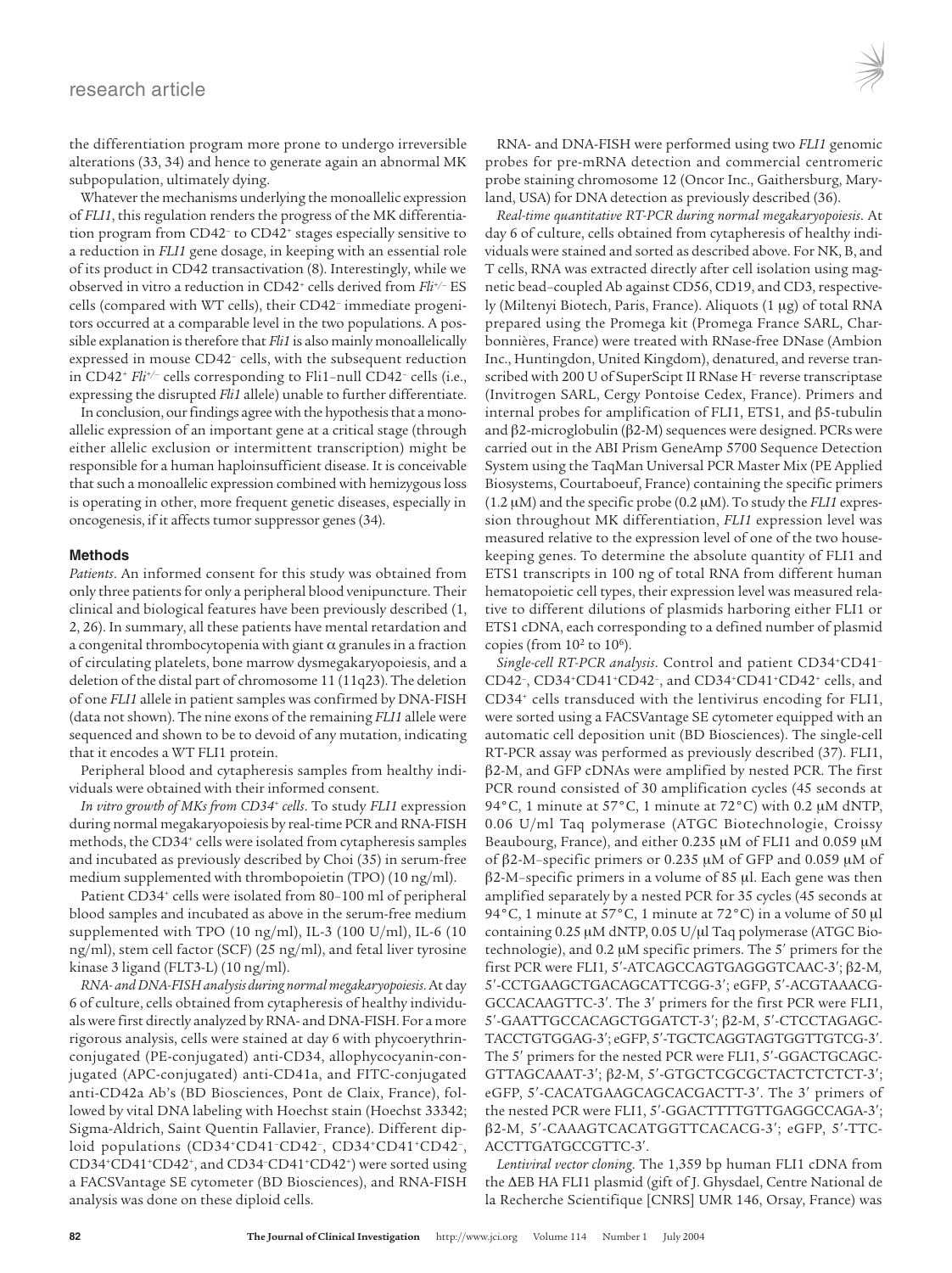subcloned after having replaced the HA epitope by an ATG codon into a third generation of HIV-derived lentiviral vector (pRRLsin-PGK-IRES2-eGFP-WPRE; Généthon, Evry, France). This vector contains an HIV central polypurine tract, a self-inactivating deletion in the U3 region of the 3ʹ LTR (ΔU3), the eGFP downstream of the encephalomyocarditis virus IRES, and the woodchuck hepatitis virus posttranscriptional regulatory element (WPRE).

*Lentiviral production*. Lentiviral stocks were prepared as previously described (38) with slight modifications. Briefly, viral particles were prepared by transient cotransfection in human 293T cells of three plasmids (SIN transfer vector plasmid, with or without FLI1 sequence, the packaging plasmid pCMVΔR8.74, and the VSV-G protein envelope plasmid pMD.G). Viral stocks were stored at –80°C, and concentrations of viral particles were normalized according to the p24 (HIV-1 capsid protein) content of supernatants.

*Western blot analysis of FLI1 protein*. Cells (293T) were transiently transfected with control lentiviral plasmid or lentivirus encoding for FLI1 cDNA. Two days after transfection, cells were sonicated in Laemmli buffer and proteins were separated on 10% SDS-PAGE, blotted onto a nitrocellulose membrane, and incubated with the anti–FLI1 rabbit polyclonal Ab (sc-356; Santa Cruz Biotechnology Inc., Santa Cruz, California, USA). As a positive control for endogenous FLI1 expression, a total lysate of human erythroleukemia cell line (HEL) was used. Protein levels were quantified using the anti–β-actin mouse mAb (Sigma-Aldrich).

*Cell transduction*. CD34+ cells (105/ml) were prestimulated for 24 hours in serum-free medium supplemented with five recombinant human cytokines: TPO (100 ng/ml), IL-3 (1,000 U/ml), IL-6 (100 ng/ml), SCF (250 ng/ml), and FLT3-L (100 ng/ml). Cells (105) were resuspended in 100 μl of serum-free medium containing five cytokines and 2 μg/ml of hexadimethrine bromide (Sigma-Aldrich), and lentiviral particles were added at a concentration corresponding to 125 ng of viral p24/100 μl for 24 hours. Cells were then washed and cultured in vitro in the presence of five cytokines at concentrations indicated above.

*Flow-cytometric analysis of MK phenotype*. On day 9 after infection, cells were washed in PBS, stained for 30 minutes at 4°C with an anti–CD41-APC and an anti–CD42-PE (BD Biosciences), and analyzed on a FACSort (BD Biosciences).

*Immunofluorescence microscopy of MKs and enumeration of proplatelet and polyploid MKs*. Cells were resuspended in PBS/0.1% EDTA, cytocentrifuged onto slides, fixed in 4% formaldehyde/PBS, and washed twice in PBS. Cells were then permeabilized with 0.2% Tween-20 (Sigma-Aldrich) before incubation for 1 hour at room temperature with a rabbit anti-human FLI1 polyclonal Ab (sc-356; Santa Cruz Biotechnology Inc.) and a mouse anti-human vWF mAb (a generous gift from D. Meyer, Institut National de la Santé et de la Recherche Médicale [INSERM] U 143, Kremlin-Bicêtre, France). After washing, cells were incubated with TRITC donkey anti-rabbit

- 1. Favier, R., et al. 1993. A novel genetic thrombocytopenia (Paris-Trousseau) associated with platelet inclusions, dysmegakaryopoiesis and chromosome deletion at 11q23. *C.R. Acad. Sci. III*. **316**:698–701.
- 2. Breton-Gorius, J., et al. 1995. A new congenital dysmegakaryopoietic thrombocytopenia (Paris-Trousseau) associated with giant platelet alpha-granules and chromosome 11 deletion at 11q23. *Blood.* **85**:1805–1814.
- 3. Jacobsen, P., et al. 1973. An (11;21) translocation in four generations with chromosome 11 abnormalities in the offspring. A clinical, cytogenetical, and gene marker study. *Hum. Hered.* **23**:568–585.

IgG and FITC donkey anti-mouse IgG (Jackson/Beckman Coulter, Villepinte, France). The slides were mounted using Vectashield with DAPI (Vector Laboratories, Burlingame, California, USA). Polyploid MKs were defined as cells with a typical single polylobulated nucleus. The percentage of polyploid MKs was quantified by enumerating 500 cells per slide after DAPI and vWF staining to distinguish polylobulated MK cells from clumps of single, small cells.

Proplatelet-displaying MKs were defined as cells exhibiting one or more cytoplasmic processes with areas of constriction. The percentage of MKs with such processes was quantified by enumerating 500 cells per well (in 96-well plates) with an inverted microscope at a magnification of ×200.

*Image acquisition and analysis*. Immunofluorescence images were acquired using a confocal laser scanning microscope (Leica Microsystems Heidelberg GmbH, Mannheim, Germany) equipped with a Planapochromat 63×/NA1.4 immersion objective or using an epifluorescence microscope (Nikon Eclipse 600; Nikon Corp., Tokyo, Japan) equipped with a ×60 objective and processed using the Adobe Photoshop 6.0 software (Adobe Systems Inc., San Jose, California, USA).

#### **Acknowledgments**

We thank the patients and their families for participation in this study. We are grateful to J. Ghysdael (CNRS UMR 146) for the gift of the FLI1 cDNA, to I. Dusanter-Fourt (INSERM U 567) for the gift of the ETS1 cDNA, to D. Meyer (INSERM U 143, Hôpital de Bicêtre) for the mouse anti-human vWF mAb, to Kirin Brewery Co. Ltd. (Tokyo, Japan) for the gift of PEG-rhuMGDF, and to F. Wendling and F. Morle for critical reading of the manuscript and helpful suggestions. This work was supported by grants from the Institut des Maladies Rares, INSERM, and La Ligue Nationale contre le Cancer (équipe labellisée 2004). H. Raslova is supported by a postdoctoral fellowship from the Institut Gustave Roussy and from Amgen, France; E. Komura is supported by a predoctoral fellowship from the Association pour la Recherche sur le Cancer. R. Favier is a recipient of a research fellowship from Assistance Publique–Hôpitaux de Paris–CNRS (grant application PRA 2001- 2003) and belongs to the 11q research group.

Received for publication February 2, 2004, and accepted in revised form April 20, 2004.

Address correspondence to: William Vainchenker, Institut National de la Santé et de la Recherche Médicale U 362, Institut Gustave Roussy, IFR 54, PR1, Villejuif, France. Phone: 33-1-42-11-42-33; Fax: 33-1-42-11-52-40; E-mail: verpre@igr.fr. Or to: Remi Favier, Hematological Laboratory, Armand Trousseau Children's Hospital, 75012 Paris, France. Phone: 33-1-44-73-69-49; Fax: 33-1-44-73- 63-33; E-mail: remi.favier@trs.ap-hop-paris.fr.

- 4. Penny, L.A., et al. 1995. Clinical and molecular characterization of patients with distal 11q deletions. *Am. J. Hum. Genet.* **56**:676–683.
- 5. Shivdasani, R.A. 2001. Molecular and transcriptional regulation of megakaryocyte differentiation. *Stem Cells.* **19**:397–407.
- 6. Hart, A., et al. 2000. Fli-1 is required for murine vascular and megakaryocytic development and is hemizygously deleted in patients with thrombocytopenia. *Immunity.* **13**:167–177.
- 7. Lemarchandel, V., Ghysdael, J., Mignotte, V., Rahuel, C., and Roméo, P.H. 1993. Gata and Ets *cis*-acting sequence mediate megakaryocyte-specific

expression. *Mol. Cell. Biol.* **13**:668–676.

- 8. Bastian, L.S., Kwiatkowski, B.A., Breininger, J., Danner, S., and Roth, G. 1999. Regulation of the megakaryocytic glycoprotein IX promoter by the oncogenic Ets transcription factor *Fli-1*. *Blood.* **93**:2637–2644.
- 9. Hashimoto, Y., and Ware, J. 1995. Identification of essential GATA and Ets binding motifs within the promoter of the platelet glycoprotein Ibα gene. *J. Biol. Chem.* **270**:24532–24539.
- 10. Deveaux, S., et al. 1996. Analysis of the thrombopoietin receptor (MPL) promoter implicates GATA and Ets proteins in the coregulation of